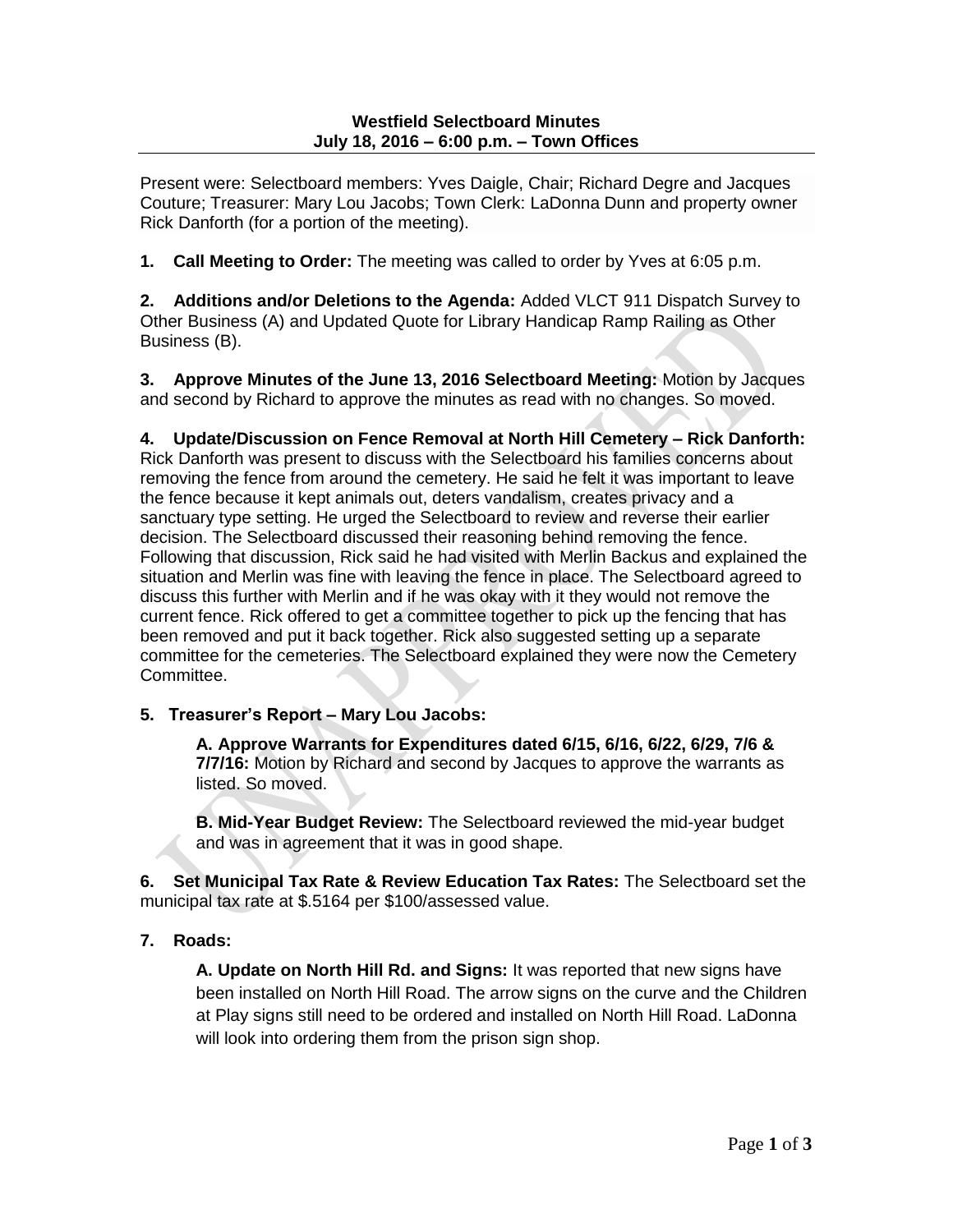**B. 2016 Better Roads Grant Award for \$33,237 for North Hill Rd.:** This grant has been approved and signed by the town. We are now waiting for the fully executed grant to be sent back to the town by the state. The towns match is \$8,309.20.

**C. Establish Price for Chloride for Kennison & Son:** The Selectboard reviewed the cost of chloride. Motion by Jacques and second by Richard to continue charging Kennison & Son Excavating \$1.05/gallon for chloride. So moved

**8. Update on Fitz Small Claims Action:** Yves reported there will be a meeting with the lawyer representing the town on July 28 at 10 a.m.

**9. Furnace Maintenance at Town Buildings:** Yves stated that the town buildings should have the furnaces cleaned. This item was not included in the budget. It was suggested to contact Bill Driver for a price. Motion by Jacques and second by Yves to have all of the furnaces inspected and cleaned at the town buildings. So moved.

**10. Sheriff's Report for June:** In July there were 16 patrol hours and no fines issued.

**11. Discuss Changes in Quotes for Town Report – LaDonna Dunn:** LaDonna reported after last month's meeting she was contacted by one of the people who submitted a quote. After discussion the Selectboard agreed to uphold their earlier decision to award the job to Repro.

**12. Discuss Policy for Tracking Unlicensed Dogs – LaDonna Dunn:** LaDonna asked for clarification on how we can track unlicensed dogs that are moving into town. She said currently she sends a welcome to town letter when she is aware of new residents. The welcome letter has a paragraph about dog licensing. There is currently a new family in town that has dogs that have not licensed them. The Selectboard asked LaDonna to send a letter to the family giving a 30 day grace period before the Constable would visit and fine them \$25 per dog per visit until the dogs are licensed.

**13. Printing Quotes for Library Brochure – LaDonna Dunn:** LaDonna reviewed the quotes for printing a four color brochure and a black and white brochure for the library. It was decided to print 500 black and white Library brochures using the prison print shop at a cost of \$51.77.

**14. Recycling Report:** Yves reported that at the last district meeting it was discussed that the towns may have to start paying for the recyclables to be hauled. Possibly each town would be charged per capita. The district recently had to purchase a new truck for \$84,000 which was not budgeted for. The dumpsters have been overflowing each week at the recycling center. Yves will order another dumpster. Yves will be attending a mandatory recycling center attendant training on August 4th.

## **15. Other Business:**

**A. VLCT 911 Dispatch Survey:** The Selectboard answered the survey questions which the Clerk will submit to VLCT.